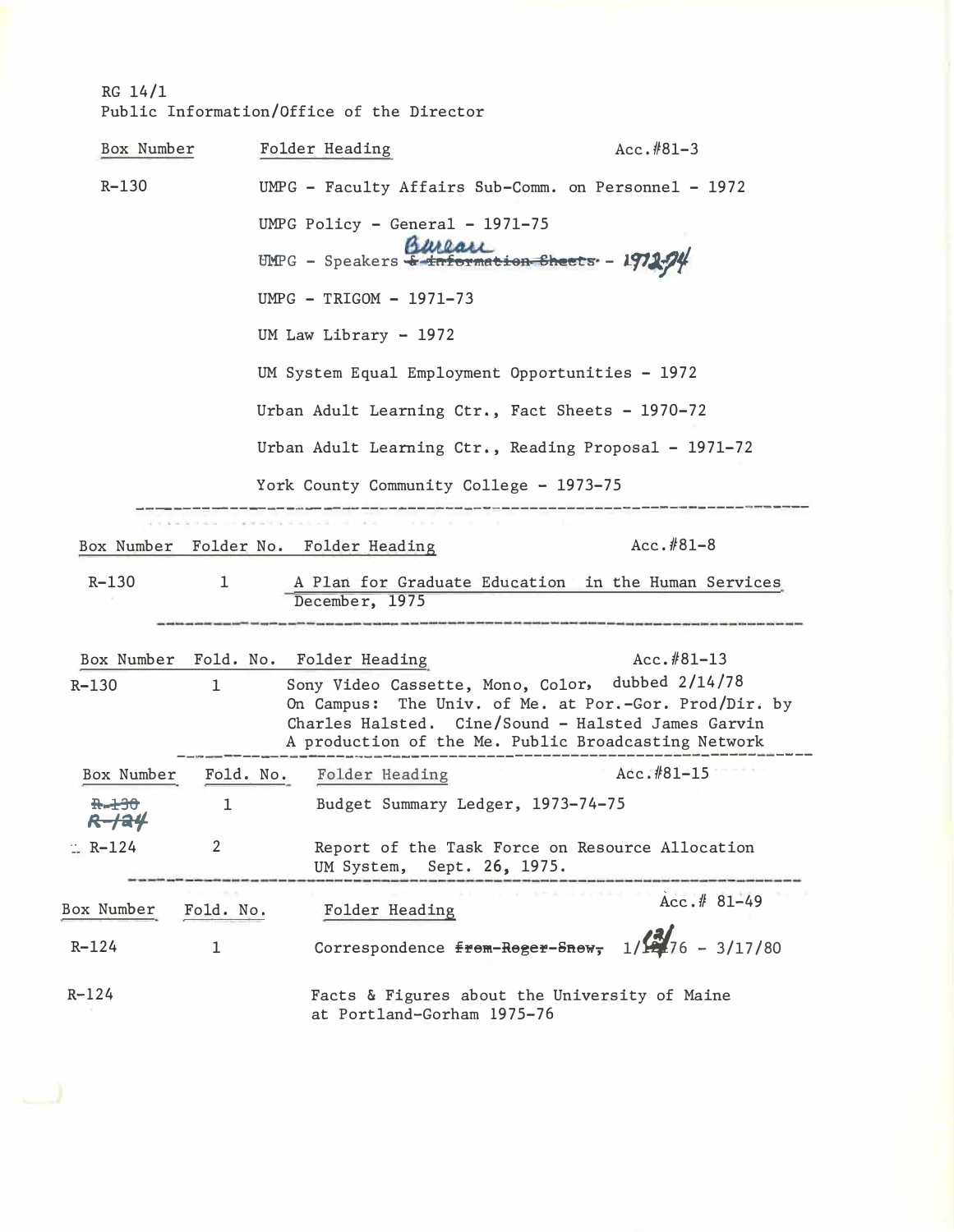RG 14/1 Public Information/Office of the Director

| $Acc.$ $#81-81$                                                                                                                                       |
|-------------------------------------------------------------------------------------------------------------------------------------------------------|
| Correspondence, etc., Maine Public<br>Broadcasting Network, 1973, 1974                                                                                |
| Correspondence, etc., Greater Portland<br>Landmarks/National Register, 1972 & 1974<br>re: Deering Farmhouse & Corthell Hall<br>(includes photographs) |
| Correspondence re: proposed medical<br>schoo1, 1975                                                                                                   |
| Correspondence re: Courtice (Dr. Thomas B.)<br>dinner, April/May, 1978                                                                                |
| Higher Education Planning Commission<br>November/December, 1969                                                                                       |
|                                                                                                                                                       |
| Acc. $#82-20$<br>Lecture booklet- "The Many Mansions<br>of the Humanities" by Gloria Duclos                                                           |
| Acc. $#82-25$<br>American Journal protest of 1977<br>Management Institute Advertising Workshop<br>11/2/77                                             |
| Peaks Island Battery Steel Committee<br>1978-79                                                                                                       |
| World Affairs Council of Maine, 1979                                                                                                                  |
| UM appropriations hearing, 2/3/77                                                                                                                     |
|                                                                                                                                                       |
| <b>EVENTS</b>                                                                                                                                         |
|                                                                                                                                                       |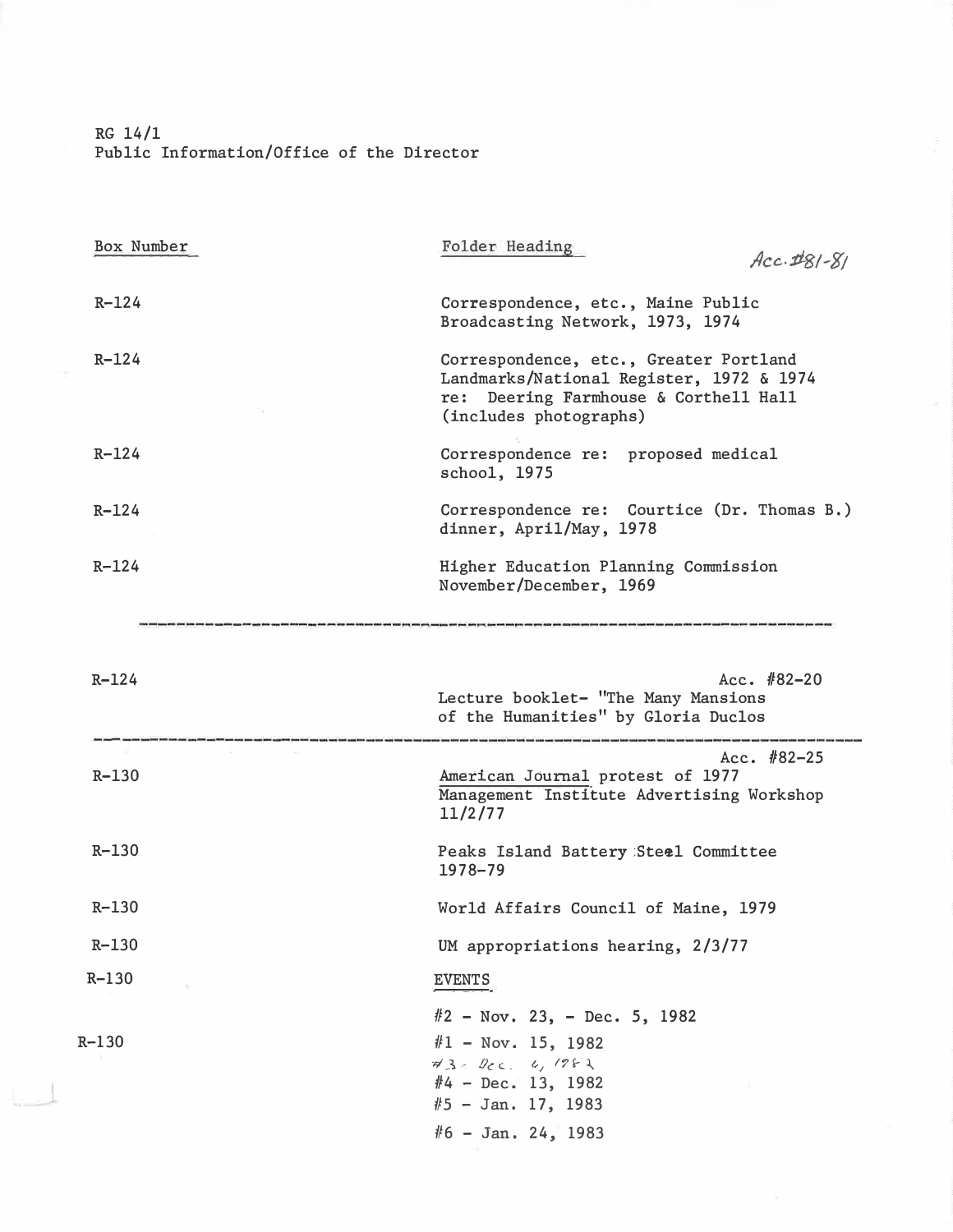## RG 14/1 Public Information/Office of the Director

| Box Number         | Folder Number | Folder Heading                                                                                                                                                                                |
|--------------------|---------------|-----------------------------------------------------------------------------------------------------------------------------------------------------------------------------------------------|
| $R-130$            |               | <b>EVENTS</b>                                                                                                                                                                                 |
|                    |               | $#7$ - Jan. 31, 1983<br>$#8$ – Feb. 6, 1983<br>$#9$ - Feb. 13, 1983<br>$#10$ - Feb. 28, 1983                                                                                                  |
|                    |               | $#11 - Mar. 6, 1983$<br>$#12$ - Mar. 13, 1983<br>$#13$ - Mar. 21, 1983                                                                                                                        |
|                    |               | $#14$ - Mar. 28, 1983<br>$#15 - Apr. 4 & 11, 1983$                                                                                                                                            |
|                    |               | $#16 - Apr. 18, 1983$<br>#17 - Apr. 25, 1983<br>$#1 - Sept. 11, 1983$<br>$#2$ – Sept. 18, 1983<br>$#3$ - Sept. 25, 1983<br>$#4 - Oct. 2, 1983$<br>$#5 - Oct. 9, 1983$<br>$#6 - Oct. 16, 1983$ |
|                    |               | $#9$ – Nov. 6, 1983<br>$#10 - Nov. 13, 1983$<br>$#11 - Now. 20, 1983$<br>$#12$ – Nov. 27, 1983<br>#13 - Dec. 4, 1983 $2^{\circ}$ 8<br>$#14$ - Dec. 11, 1983                                   |
|                    |               | $#16 - Jan. 16, 1984$<br>$\text{\#}17$ - Jan. 23, 1984<br>$#18 - Jan.$ 30, 1984<br>19 - Feb. 6, 1984<br>#20 - Feb. 13, 1984<br>2 c.<br>$#21$ - Feb. 27, 1984                                  |
| $R-173$            |               | Staff Meeting Minutes, $12/11/80 - 1/4/82$                                                                                                                                                    |
| $R-173$<br>$R-173$ |               | University Policy 1974-81<br>"States and the Implementation of Federal<br>Categorical Programs in Education: A<br>Heuristic Framework" Robert J Goettel, USM                                  |
|                    |               |                                                                                                                                                                                               |

*J*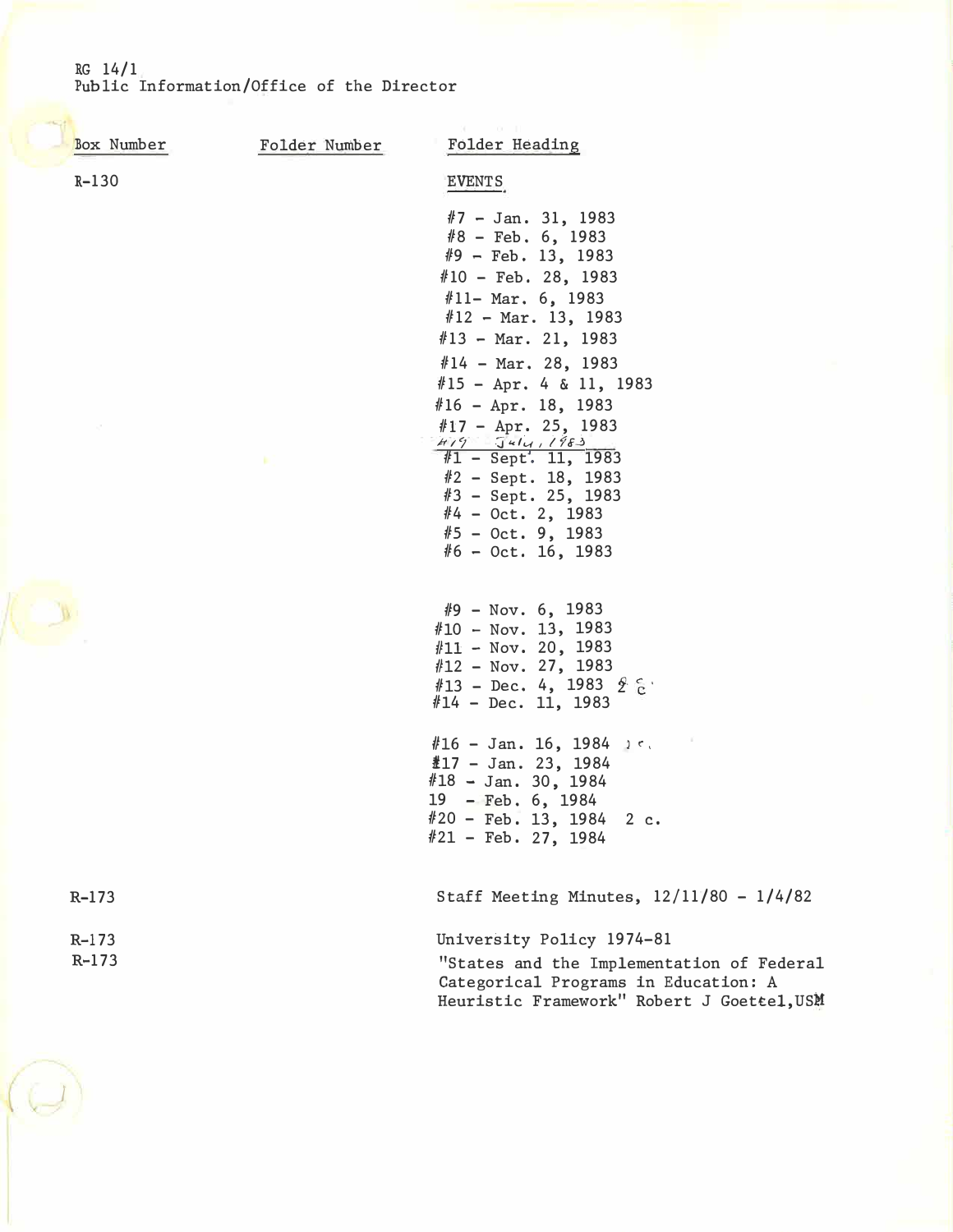RG 14/1 Public Information/Office of the Director

| Box Number | Folder Number                 | Folder Heading                                                                                                                                                                                                                                                                      |
|------------|-------------------------------|-------------------------------------------------------------------------------------------------------------------------------------------------------------------------------------------------------------------------------------------------------------------------------------|
| $R - 130$  |                               | <b>EVENTS</b>                                                                                                                                                                                                                                                                       |
|            |                               | $#22$ - March 5, 1984 2 c.<br>$#23$ - March12, 1984 2 c.<br>$#24$ – March 10, 1984 2 c.<br>$#25$ - April 2, 1984 2 c.<br>$#26$ - April 9, 1984 2 c.<br>$#27$ - April 16, 1984 2 c.<br>$#28 - April 23, 1984 2 c.$<br>$#29$ - April 30, 1984 2 c.<br>$\#30 - \text{July}, 1984$ 2 c. |
| R-130      | $Acc$ $60703$                 | Events #1-6, Sept. $17. -$<br>Oct. 22, 1984. 2 c. ea.<br>Events $#8-17$ , Nov. 5, 1984-<br>July 1985. 2 c. ea.                                                                                                                                                                      |
|            | Acc. $#860923$                | EVENTS $# 1-26$ , 2 c. ea. wi. the exception<br>of #15 & 23 1 c. ea. Sept. 16, 1985 thru<br>May 5, 1986                                                                                                                                                                             |
|            | #871102                       | EVENTS, $#2-25$ (# 1, 4, & 22 missing)<br>Sept. 22, 1986 - April 20, 1987                                                                                                                                                                                                           |
|            | #880916                       | EVENTS, #1-26 and June-August, Summer<br>1988. 2 copies each (No #4 or 14<br>and 1 c. ea. #7, 9, 19, and 24)<br>Sept. 1987 thru August 1988                                                                                                                                         |
| ŗ          | #890920                       | EVENTS, $# 1-29$ ( $# 21$ missing)<br>Sept. 12, 1988 thru May 8, 1989<br>2 c. ea. exception # 14, 17, 19,<br>$24 - 1 c.$                                                                                                                                                            |
|            | #900927                       | Events, #1-3; 5-6; 9; 11-13; 15; 16;<br>$18-25$ ; 28 (1 and/or 2 c. ea) 1989/90                                                                                                                                                                                                     |
|            | #910903                       | Events, #1-8; $10-22$ ; $24-26$ ; 12 1990/91<br>$(1$ and/or 2 c. ea)                                                                                                                                                                                                                |
| $R - 130$  | #950831<br>Note frore and for | Events, #1-15; week of Sept. 7-15 thru Jan. 13-19,<br>$\sqrt{\frac{410-28}}$ ; week of Nov. 15-21 thru May 9-31 and<br>#1-32, week of Sept. 5 thru July-August 1995                                                                                                                 |
| $R - 946$  | 4960822                       | Events, #1-3'5' 7-18'20'22-29<br>(1 and/or 2 c. each), 1995/96.<br>Events, #2-8' 10-12, 14-32 (2 c. each)                                                                                                                                                                           |
| 11         | #970903                       | 1996/1997                                                                                                                                                                                                                                                                           |
| $R-94b$    | #980706                       | Events, #1, #2-4 (2 c. each), #7, #10-11,<br>$\overline{\#12}$ (2 c.), #13-28. 1997-98.                                                                                                                                                                                             |
|            |                               |                                                                                                                                                                                                                                                                                     |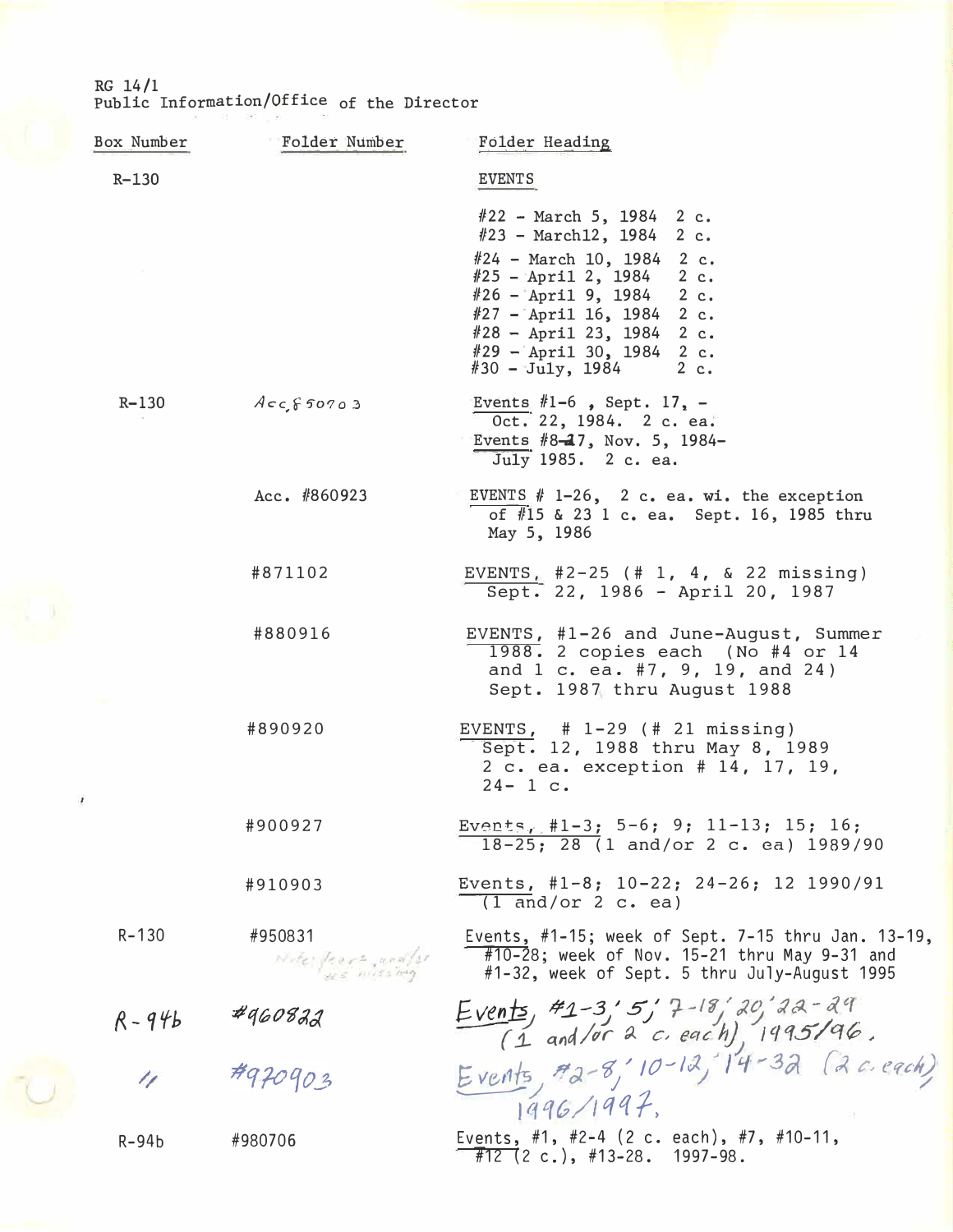RG **14/1**  Public Information/Office of the Director

 $\alpha$ 

| Box No. | Folder No. | Folder Heading |                                                                                                                                   |
|---------|------------|----------------|-----------------------------------------------------------------------------------------------------------------------------------|
| $R-94b$ |            |                | Events. $# 1-10$ , 11-28, June, July, August<br>1998/99. Note #11 missing. Most 1 c.ea.<br>$(\#5, 9, 19, 21, 23, 24.8$ July 2 c.) |

 $\sim 10$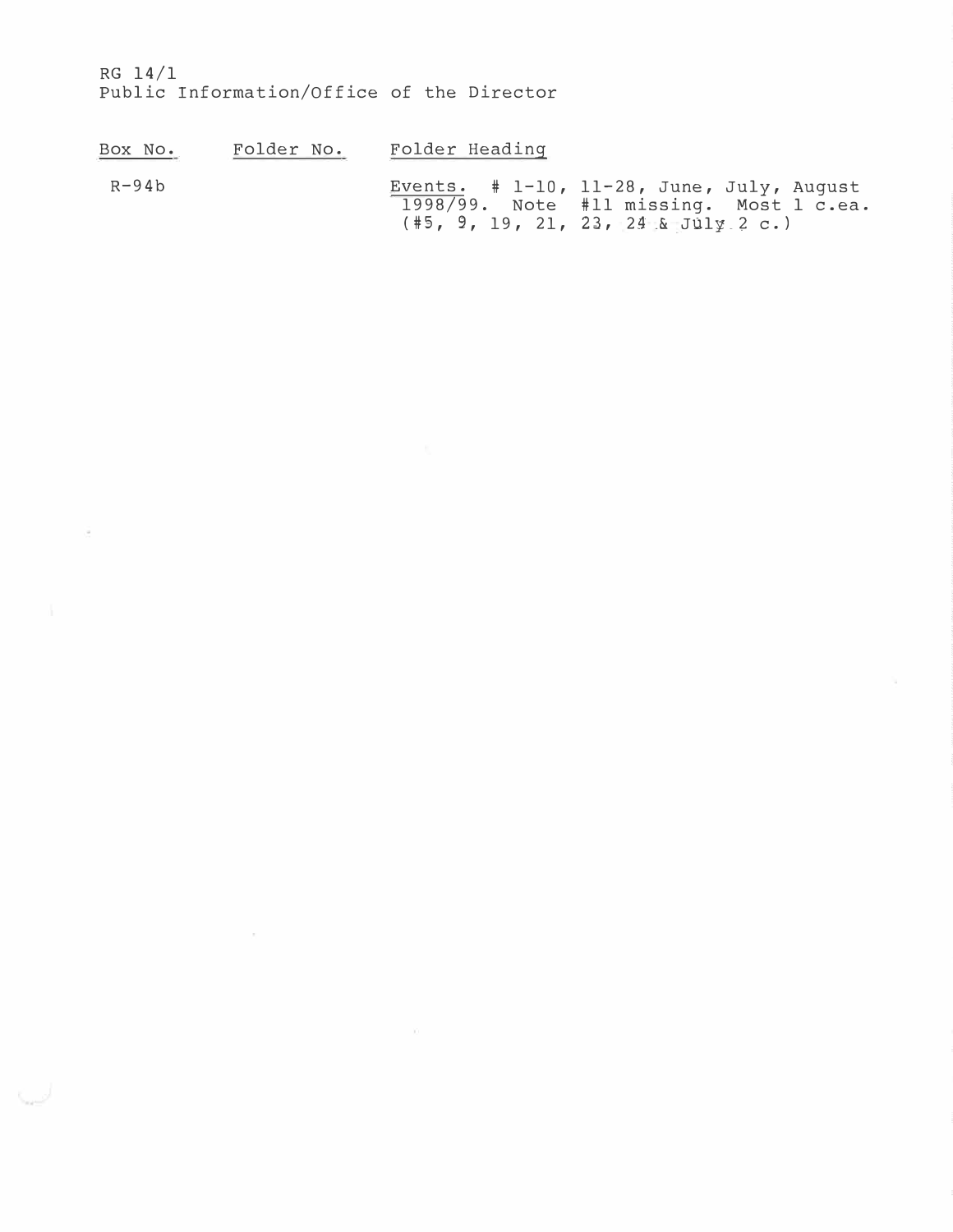## RG 14/1 Publi.c Information/Office of the Director

| Box Number                      |         | Folder Heading                                                                                |
|---------------------------------|---------|-----------------------------------------------------------------------------------------------|
| $R - 173$                       |         | Account Review For U of ME prepared by Putnam<br>Capitol Management, January 30, 1979         |
|                                 |         | Background Statistics on U of ME - Tuition<br>Rates, 1980-81                                  |
|                                 |         | Studies & Reports, 1973-81 (2 folders)                                                        |
| $R - 173$                       |         | Women's History Week, March 7-11, 1983                                                        |
| $R - 173$                       | #841126 | USM Fall 84 Fest - Letter and program 2 c. ea.<br>Ltr Sept. 21, 1984 prog. Oct. 12 - 14, 1984 |
| $R - 173$                       | #851016 | USM Fall 85 Fest - program 2 c. October 5, 1985                                               |
| $\mathbf{H}$<br><b>CONTRACT</b> | #890313 | Clippings 1989-                                                                               |



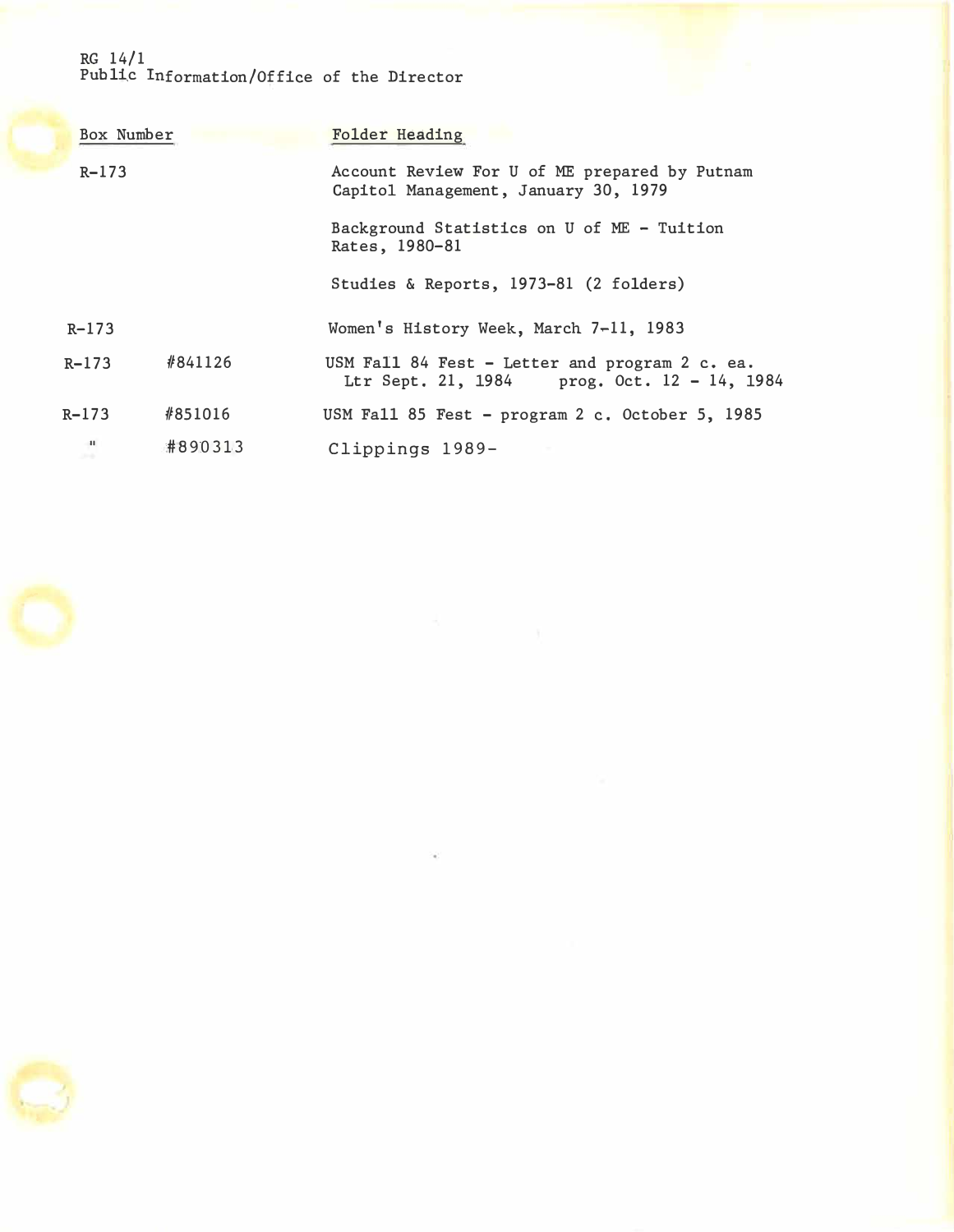RG 14/1

OU4ce e-f Media Relations /Dire�t6r . \_. **(1,..; ,** i'. �:� �· *J* 

Box No. Acc. No. Folder Heading

R-173 #880809 Retired/terminated faculty and staff (cont.)

CAS (cont.)

Penalver, Karen D. Peterson, William P. Provencher, Gerald (photo) Puopolo, Vito Wood, Esther (see Bx R-66)

### CRAS

Cohen, Alan M (photos/contact sheets) Pease, Allen (see Bx R-66)

### EDUCATION

Major, Cherie & Matson, Robert<br>Brady, E. Michael Brady, E. Michael<br>Brooks Kenneth T H (photos)*Sali<sup>l</sup> 12/* Brooks, Kenneth, T. H. (photos) $\{objt, |d/4|/|995\}$ Chronister, Floyd B. (photo) Cobb, Merrill E. (photos) Ouellette, Irving J. Raybould, Patricia D. (photos)

**LAW** 

McGuire, Raymond G.

**NURSING** 

Ahmadi, Kate S. Beaulieu, Kimberly M. Bellone, Rosemary Bergstrom, Linda Carper, Barbara A. Mirochnick, Linda Nicoll, Leslie Roscoe, Marjorie M.

#### PUBLICATIONS & PUBLIC INFORMATION

Ramsay, David (inc. correspondence)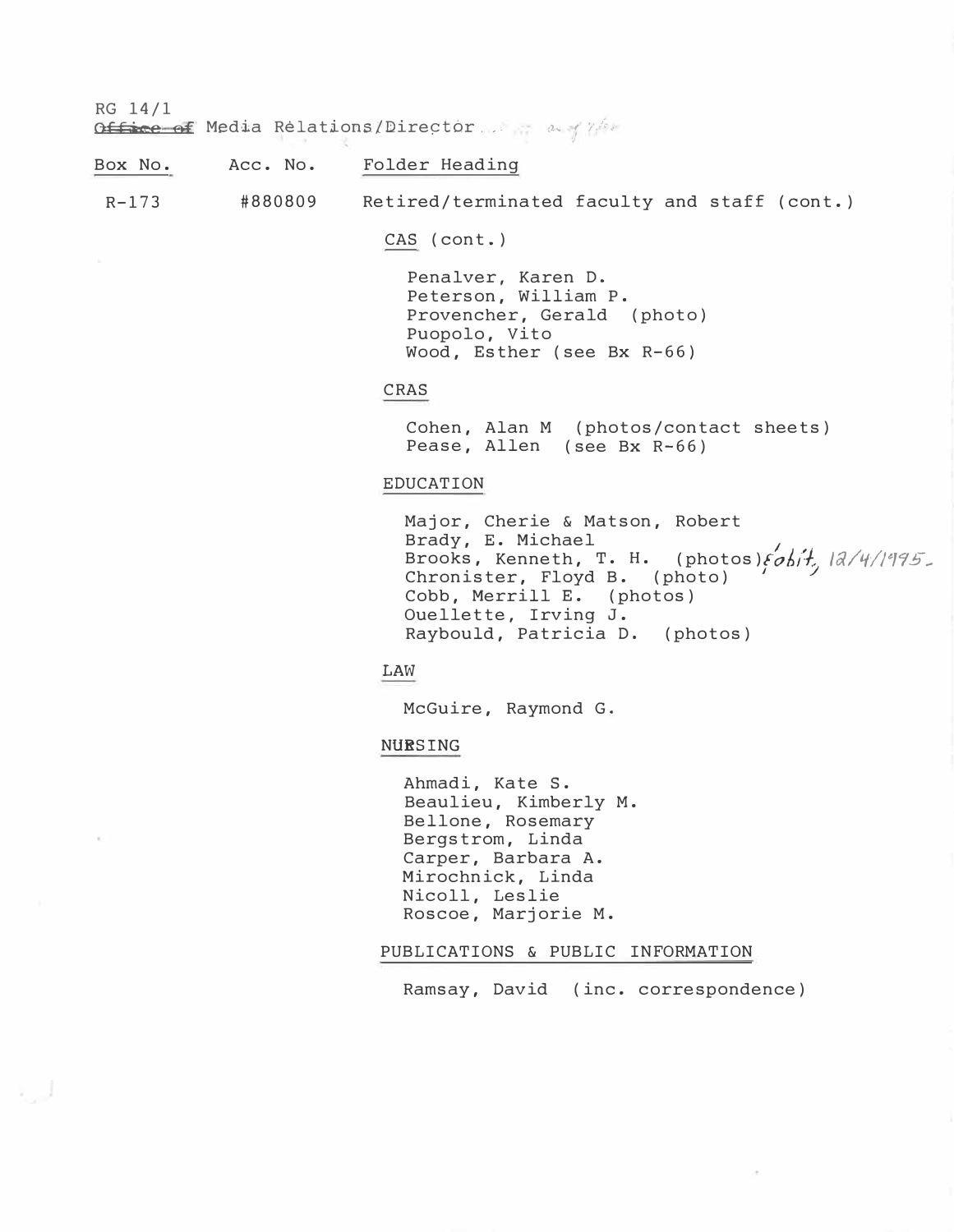RG 14/1

Gffice of Media Relations/Director ...

Box No. Acc. No. Folder Heading

R-173 #880809 New Faculty Members - Fall 1978

Tenure and Promotions - March 1978

Retired/terminated faculty and staff. Folders inc. photos, resumes, publicity copy, etc.

#### ADMINISTRATION

Bader, Joyce Bemis, Nye A. Benson, Sally Binswanger, Robert B. Blanchette, Gregory Clarey, Joanne (photo) Loveitt, Burleigh Pillsbury (photos) Lovett, Edmund Joseph MacDougall, Ronald J. (photos) McCarthy, Patrick E. (see Bx R-124)<br>McCaslin, Millard P. (photos) McCaslin, Millard P. McLinn, Helen Katherine Menninger, Harold P. (photos) Munsey, William J. (photos) Pence, John H. Quinn, Horatio A. (photos) Rodgers, Marjorie J. (photos) Yalouris, Mary A.

#### BUSINESS

Bean, Frank Blayne, Gerald D. Carmichael, Peter Chandler, Joseph Lohmeyer, James Peterson, Thomas A.

## CAS

Bernard, Jules E. (photos) Brown, Harold (photo) Hanna, John G. (photos) Hare, Parnell S.<br>Hatala, Robert (photo) Hatala, Robert Heel, HElen E. Hernandez, Adele B. (photos) Liang, Schichun Music Faculty (bio. info. Kane, Christopher & Martin, Rhonda) Peirce, John A.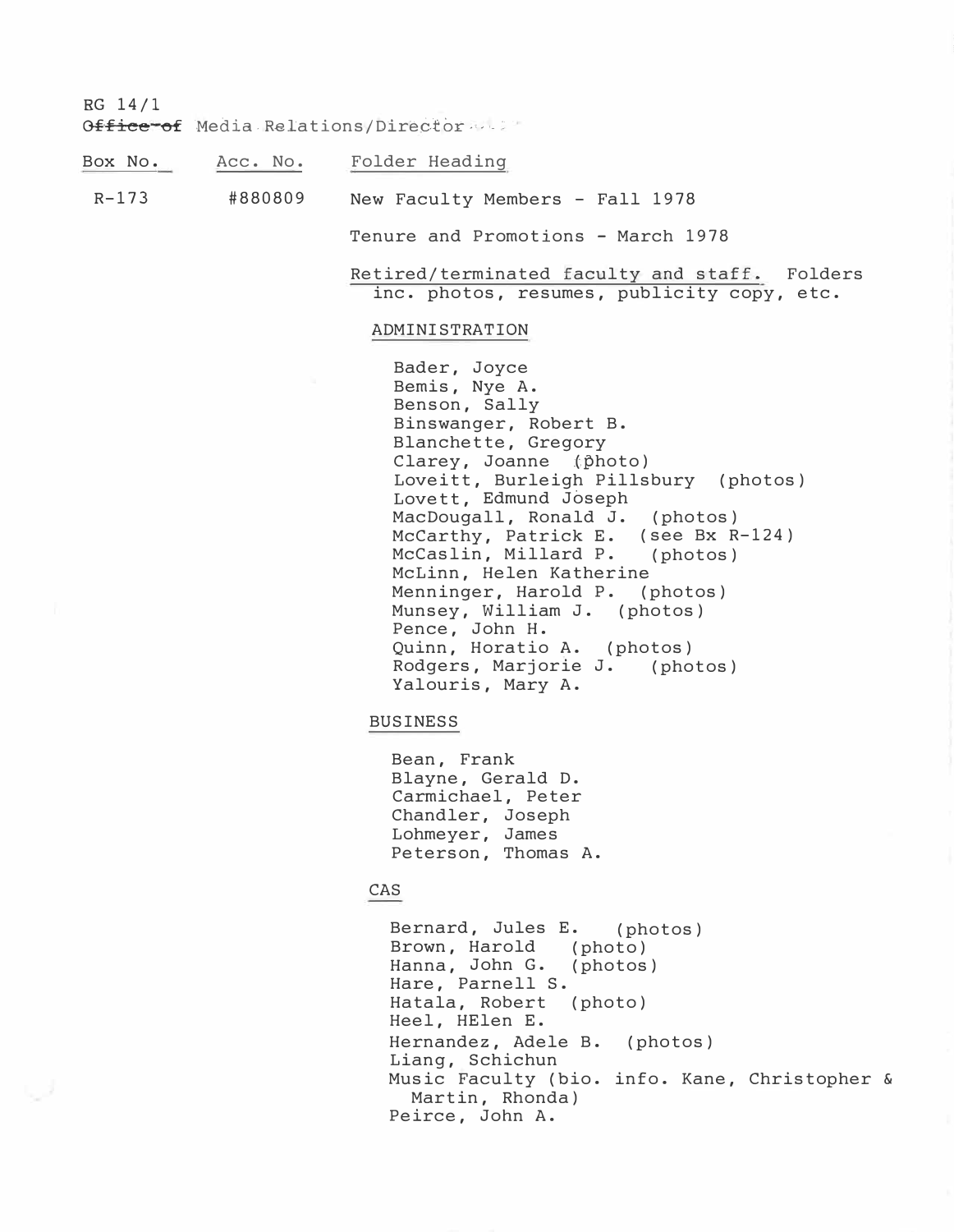RG 14/1

**Media Relations/Director and the last of the set of the set of the set of the set of the set of the set of the set of the set of the set of the set of the set of the set of the set of the set of the set of the set of th** 

| Box No. | Acc. No. | Folder Heading                               |  |  |
|---------|----------|----------------------------------------------|--|--|
| R-173   | #880809  | Retired/terminated faculty and staff (cont.) |  |  |

CAS (cont.)

Penalver, Karen D. Peterson, William P. Provencher, Gerald (photo) Puopolo, Vito Wood, Esther (see Bx R-66)

#### **CRAS**

Cohen, Alan M (photos/�ontact sheets} Pease, Allen (see Bx R-66)

#### **EDUCATION**

Major, Cherie & Matson, Robert<br>Brady, E. Michael Brooks, Kenneth, T. H. (photos)<sup>{</sup>obit,  $\frac{12}{495}$ Chronister, Floyd B. (photo) Cobb, Merrill E. (photos) Ouellette, Irving J. Raybould, Patricia D. (photos)

**LAW** 

McGuire, Raymond G.

**NURSING** 

Ahmadi, Kate S. Beaulieu, Kimberly M. Bellone, Rosemary Bergstrom, Linda Carper, Barbara A. Mirochnick, Linda Nicoll, Leslie Roscoe, Marjorie M.

#### PUBLICATIONS & PUBLIC

Ramsay, David (inc. correspondence)